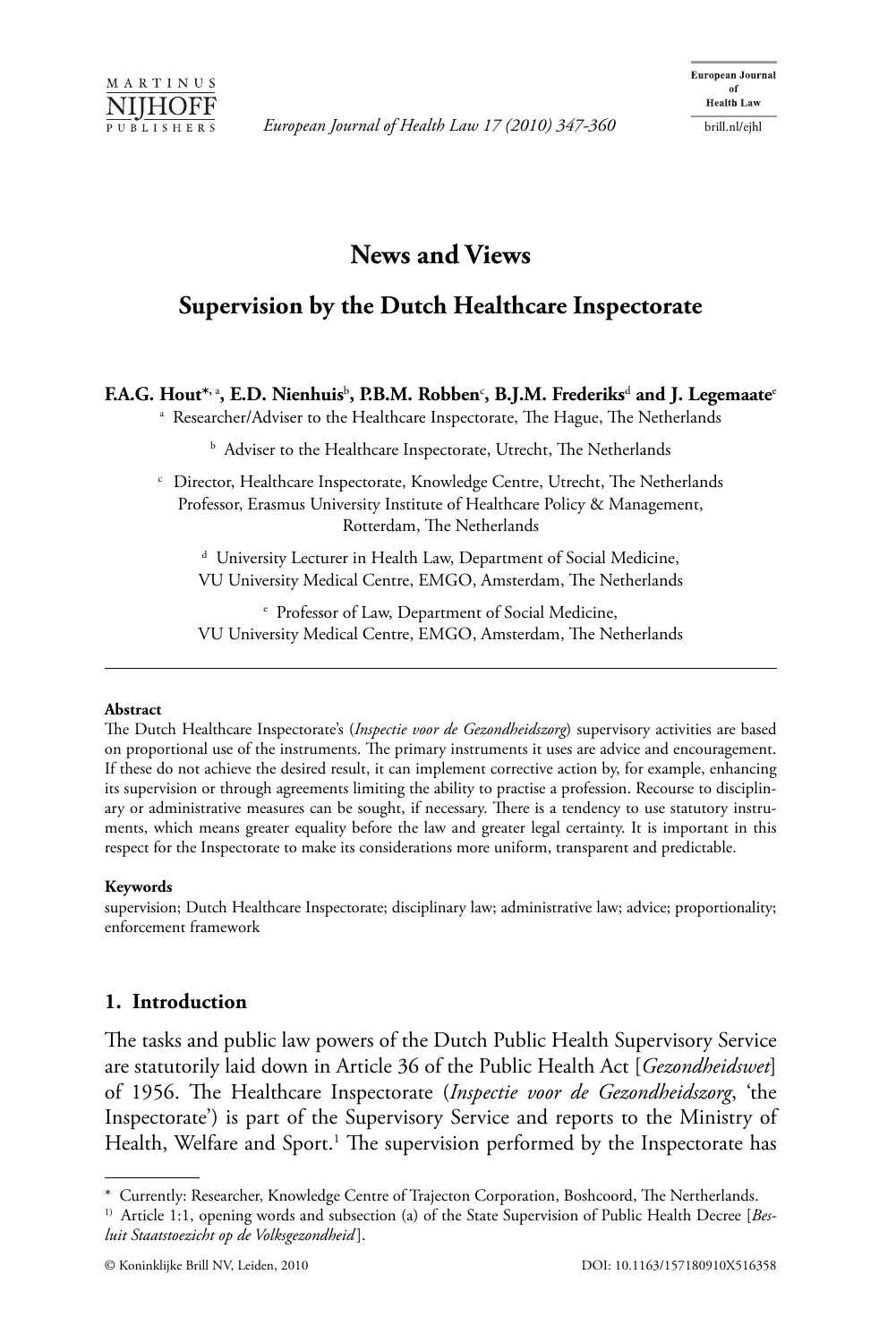a very wide scope, ranging from supervising the professions and institutions operating in the healthcare sector to combating and preventing illnesses, promoting health and mental healthcare, pharmaceuticals (including narcotics), the blood transfusion service and medical devices and equipment. Its activities also include ensuring compliance with 23 items of legislation and other legal provisions, such as European rules and international treaties, in an extremely wide-ranging sector comprising some 800,000 healthcare professionals and 3000 healthcare institutions.<sup>2</sup>

Although the Inspectorate, as the enforcement organisation, contributes to the quality of care, it emphasises, in accordance with the statutory provisions, that those with primary responsibility for quality in the healthcare system are the healthcare providers themselves. It continually seeks to maintain a balance between results and the efforts needed to achieve a safer healthcare system.<sup>3</sup> These efforts involve encouraging institutions and professional practitioners to provide their care services responsibly, to identify and deal with abuses and to comply with legislation and regulations.4 Reports received from citizens and healthcare providers on healthcare institutions, healthcare practitioners, medical aids and equipment constitute an important source of information for the Inspectorate's supervisory activities. The instruments that the Inspectorate applies in response to these reports are used proportionally. The first instruments to be applied are usually measures for which no provision is made in law and commonly involve persuasion, enhanced supervision or agreements in writing. Where necessary, however, intervention will be more rigorous and involve various formal or statutory instruments.

The Guideline for Transparent Enforcement [*Richtlijn voor transparante handhaving*] details the Inspectorate's appraisal methods and choice of measures,<sup>5</sup> while also referring to the principle of proportionality. The latter is taken to mean that the instruments applied will not go further than is needed to achieve the desired objective. In other words, the principle of a soft approach where possible and a hard approach where necessary. The Inspectorate's long-term policy plan for 2008-2011 devotes specific attention to innovation in methods of enforcement and research into the effectiveness of supervision in the form of programme-based evaluation research.6 One of the projects within the evaluation programme involved research by the VU University Medical Centre's EMGO+ Institute for Health and Care Research into the way in which the Inspectorate handles its right to submit disciplinary complaints.7 The Institute's

<sup>2)</sup> *Policy plan 2008-2011. Voor gerechtvaardigd vertrouwen in verantwoorde zorg* (The Hague: Healthcare Inspectorate, 2007).

<sup>3)</sup> *Work plan 2009. Handhaven met effect* (Utrecht: Healthcare Inspectorate, 2008).

<sup>4)</sup> *Work plan 2007. Risico's eerst*, (The Hague: Healthcare Inspectorate, 2006).

<sup>5)</sup> Enforcement framework of the Inspectorate. *Richtlijn voor transparante handhaving* (The Hague: Healthcare Inspectorate, 2008).

<sup>6)</sup> See *supra* note 2.

<sup>7)</sup> E. Hout, E. Nienhuis, B. Frederiks, J. Legemaate, *De Inspectie voor de Gezondheidszorg en het tuchtrecht*, (Amsterdam: VU University, EMGO, Amsterdam, 2009).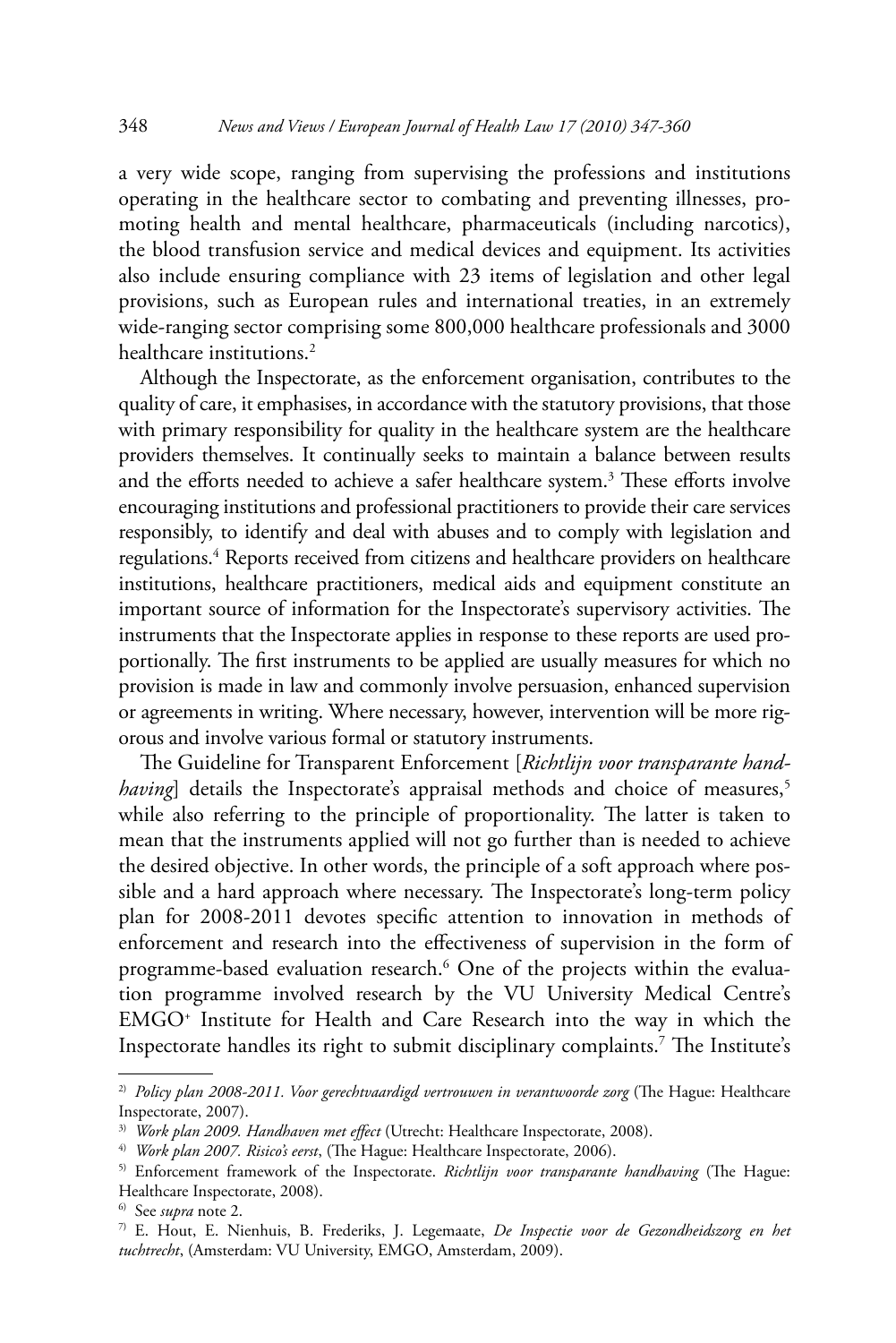research examined the use of statutory instruments and instruments for which no provision is made in law. This article discusses that research and examines the following research questions:

- 1. What forms of supervision does the Inspectorate apply?
- 2. What formal instruments and instruments for which no provision is made in law are available to the Inspectorate?
- 3. How often are these various instruments used, what do they involve and what are the reasons for deciding to apply them?

The primary focus in answering the first and second questions was on legislation, Parliamentary papers and the Inspectorate's policy documents. File investigations were conducted to establish how often regulatory instruments are used and the reasons for this, based on data from internal incident recording. Sources outside the Inspectorate were also used, including results of internet searches. The research into the use of formal instruments examined information covering a six-year period (2002-2007), while an analysis of incoming reports received in 2007 was used to provide an indication of the use of measures for which no provision is made in law.

# **2. Results**

## 2.1. *Legislative Framework*

The tasks assigned to the Inspectorate under the Public Health Act include ensuring compliance with and identifying violations of the provisions in or pursuant to statutory regulations in the field of public health. This currently involves a total of 23 items of legislation. As far as the Inspectorate's supervisory responsibilities are concerned, the main items of legislation that are of importance are the Care Institutions Quality Act [*Kwaliteitswet zorginstellingen*] — in the case of institutions — and the Individual Healthcare Professions Act [*Wet op de Beroepen in de Individuele Gezondheidszorg*] — in the case of individual practitioners. In addition to the administrative law powers granted to the Inspectorate under this specific legislation, most of which are discussed in this article, the Inspectorate also has various general powers under the General Administrative Law Act [*Algemene wet bestuursrecht*] that are granted to all those responsible for supervision under or pursuant to statutory provisions.<sup>8</sup> These latter powers include the right to enter dwellings without the occupant's consent, the right to demand information and inspect commercial information and documents, the

<sup>8)</sup> P.J.J. van Buuren *et al*, *Tekst en Commentaar: Algemene wet bestuursrecht* (Deventer: Kluwer, 2009): on chapter 5.2, General Administrative Law Act.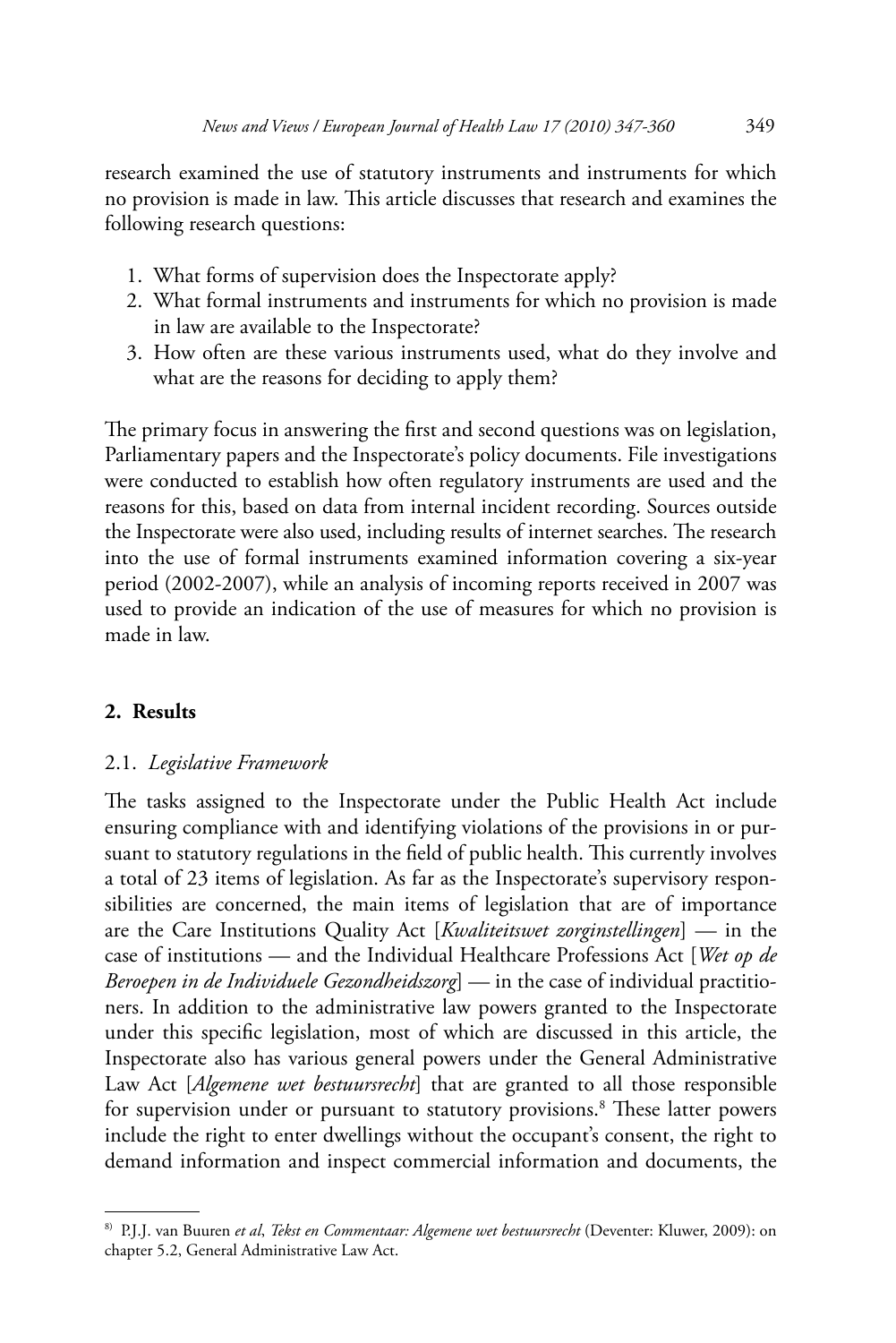right to inspect, survey and take samples of goods and the right to inspect means of transport.<sup>9</sup>

### 2.2. *Methods of Supervision*

The supervision performed by the Inspectorate is based on legislation and regulations. In those situations in which the legislator has set only general standards in legislation, the Inspectorate bases its supervision, wherever possible, on 'field norms' set by healthcare providers and professional groups themselves. If no 'field norms' are available in a specific area, the Inspectorate will set specific supervisory norms for itself.<sup>10</sup> The Inspectorate performs its supervision in three ways: phased supervision, theme-based supervision and supervision of incidents.

Phased supervision is designed to provide insight into the general level of care provided and should be regarded as preventive supervision. Its primary objective is to seek to limit risk, which is why it mainly focuses on those areas of the healthcare sector where risks are greatest.<sup>11</sup> Phased supervision is performed in three phases. The first of these involves assessing the risks of a lack of safety and of shortcomings in quality, based on an analysis of the quality control information ('indicators') supplied by healthcare providers. The second phase comprises inspection visits to healthcare providers where there is a risk of a lack of safety and of shortcomings in quality. The inspector will then assess the need for measures to be taken by the healthcare providers and stipulate the timeframe for implementing these measures. The third and final phase is when the Inspectorate will, when necessary, intervene.<sup>12</sup>

Theme-based supervision involves investigating a single aspect of the care provided at a national or regional level. This supervision is also a form of preventive supervision, in which situations requiring intervention may also arise.

Incident supervision can be regarded as repressive supervision and is performed in response to signals or reports of serious problems or emergencies. In principle, reports are submitted voluntarily, although in some cases there is a statutory reporting duty. The Care Institutions Quality Act, for example, requires institutions to report emergencies and cases of sexual abuse immediately. An emergency is any unintended or unexpected event relating to the quality of care and that has resulted in the death of or serious consequences for a patient or client of the institution.<sup>13</sup> The Reporting Guideline outlines how reports have to be dealt with and which reports have to be investigated. Incident supervision regularly results in intervention.

 <sup>9)</sup> Articles 5:15, 5:16, 5:17 and 5:18, General Administrative Law Act.

<sup>10)</sup> See *supra* note 5.

<sup>11)</sup> *Bulletin. Toezicht als borg voor kwaliteit van zorg. De inspectie voor de Gezondheidszorg als onafhankelijk toezichthouder in het nieuwe zorgstelsel'* (The Hague: Healthcare Inspectorate, 2003).

<sup>&</sup>lt;sup>12)</sup> Guideline for Phased Supervision (Utrecht: Healthcare Inspectorate, 2008).

<sup>13)</sup> J. Legemaate, I. Christiaans-Dingelhoff, R.M.S. Doppegieter, R.P. de Roode, *Veilig incident melden. Context en randvoorwaarden* (Houten: Bohn Stafleu van Loghum, 2007).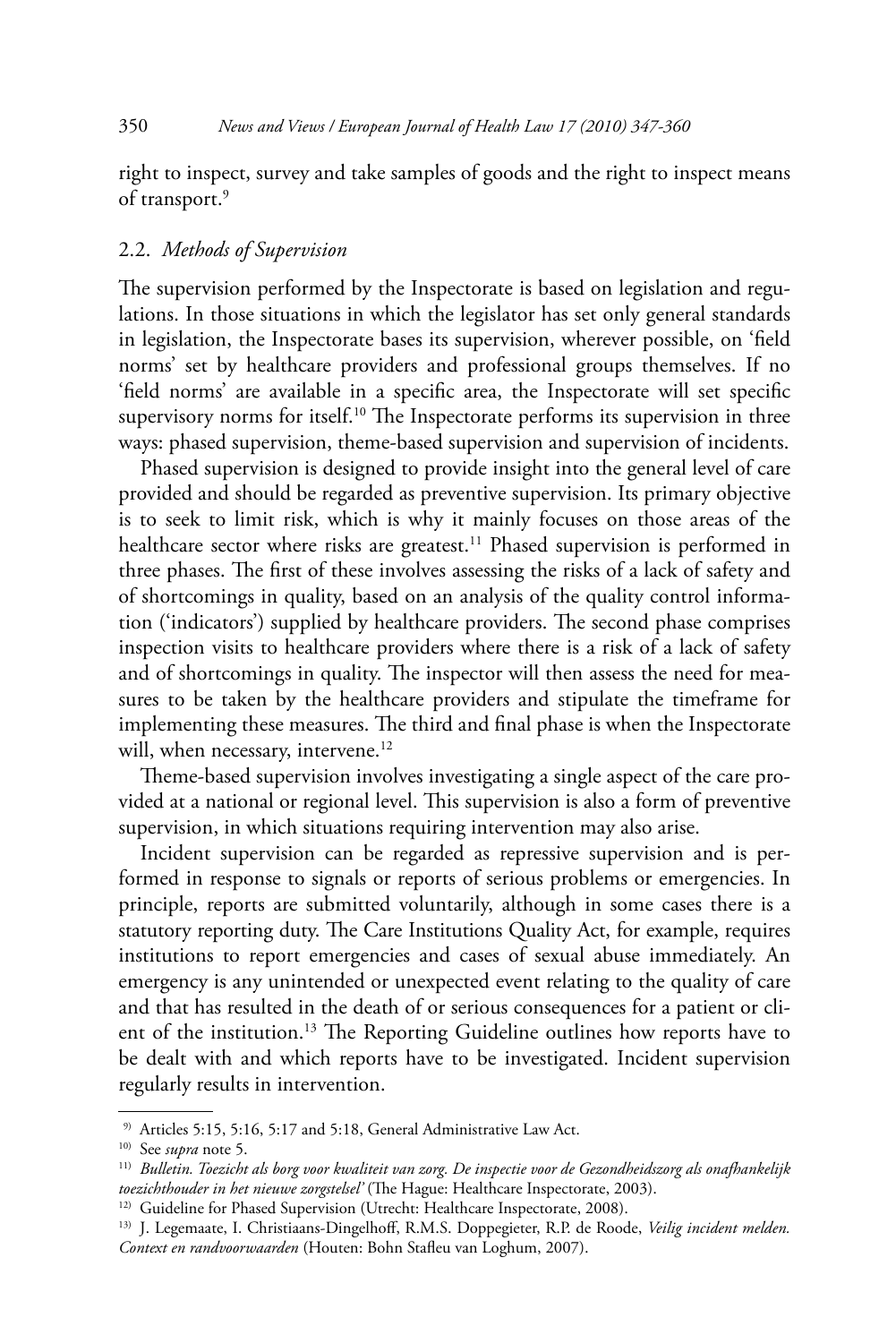#### 2.3. *Types of Measures, Instruments and Assessment*

The Inspectorate has a range of different measures and associated instruments at its disposal. Usually it opts to use measures for which no provision is made in law. Where necessary, the Inspectorate can apply the formal measures at its disposal, as provided for in law. The various statutory measures comprise criminal, disciplinary and administrative measures, while the measures for which no provision is made in law comprise corrective measures and advice and encouragement. If an offence is suspected of having been committed, the Inspectorate can instigate criminal investigations or report the matter to the Public Prosecution Service, and it is up to the Public Prosecution Service to decide whether to bring a prosecution. The statutory measures available to the Inspectorate are principally in the spheres of disciplinary and administrative law. The disciplinary instruments available include the right to lodge a disciplinary complaint and to bring a professional before the Medical Supervision Board [College van Medisch Toezicht], while examples of administrative measures include the right to issue a compliance order and to initiate instructive measures. The corrective measures available include enhanced supervision and demanding preparation of an action plan to achieve the required improvements.14 Although agreements on restricting the ability to practise are not specified as such in the enforcement framework, they, too, are an example of a corrective measure, while advice and encouragement include seeking to persuade and incentivise institutions and individuals and convincing them of the need to improve.

When deciding which measure is most appropriate in specific circumstances and thus most likely to improve the quality of healthcare, the Inspectorate assesses the seriousness of the situation and the likelihood of repetition. Insight into the seriousness of the situation is obtained by combining information on the type of problem (the five Ds of dissatisfaction, discomfort, disease, disability and death) with information on the numbers of people potentially at risk. The criteria considered when assessing the likelihood of repetition include the extent to which the care is organised and structured with a view to quality and safety outcomes and the attitude of the healthcare provider (ignorance, incompetence, non-compliance). Fig. 1 provides an indication of the type of measure employed, based on the seriousness of the situation multiplied by the chance of repetition. This system is designed to provide an operating framework, from which the Inspectorate can choose to diverge, providing reasons for such divergence are given. It is also possible to opt for a lighter or heavier instrument within the type of measure chosen.15 The Inspectorate recently devised and published an enforcement framework for various formal instruments, as well as for enhanced supervision.<sup>16</sup>

<sup>14)</sup> See *supra* note 5.

<sup>15)</sup> *Ibid.*

<sup>16)</sup> Parliamentary Papers I, 2009/10, 31 122 annex J.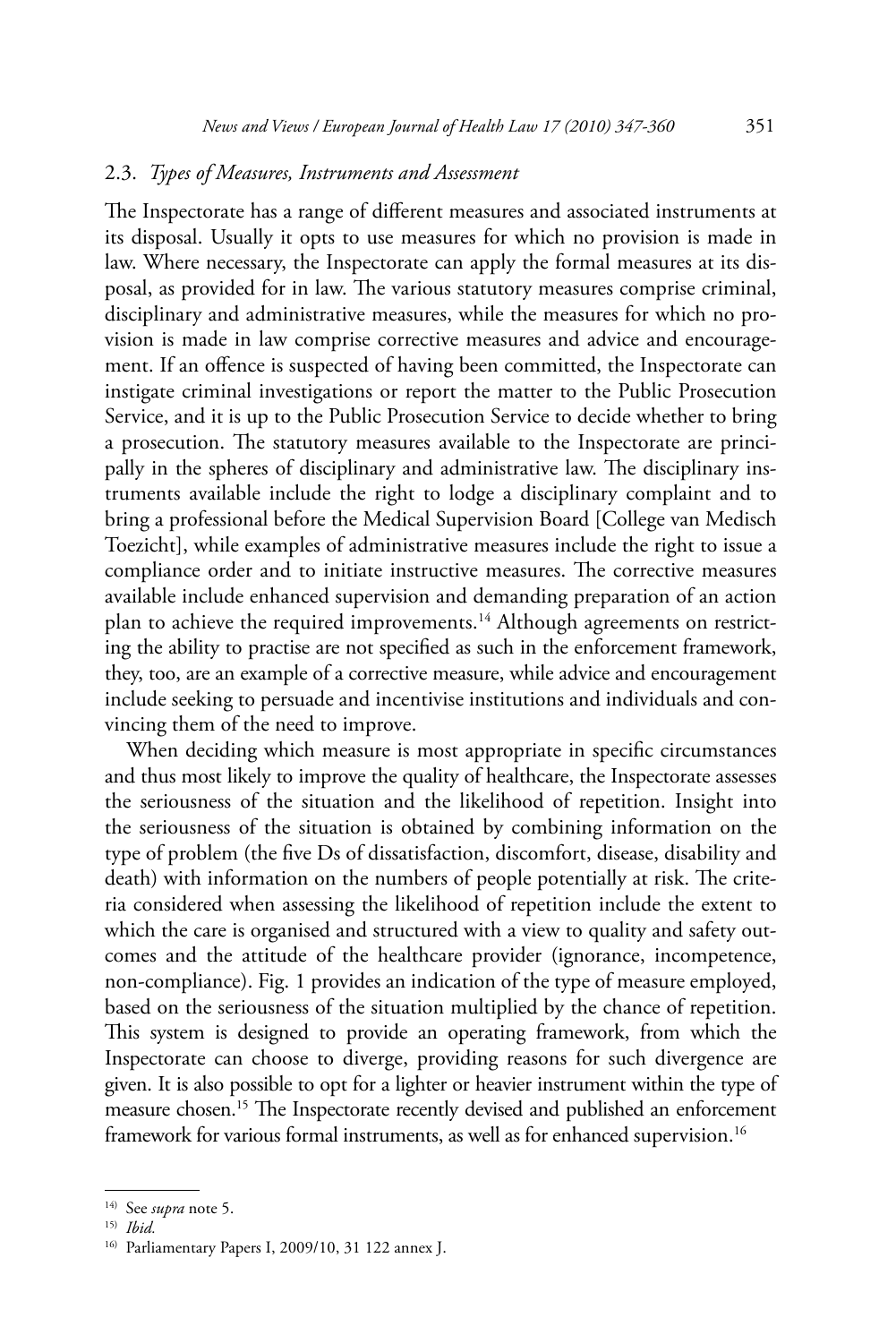|                          | Chance of repetition        |                             |                             |
|--------------------------|-----------------------------|-----------------------------|-----------------------------|
| Seriousness of situation | High                        | Average                     | Low                         |
| High                     | Disciplinary or<br>criminal | Administrative              | Corrective                  |
| Average                  | Administrative              | Corrective                  | Advice and<br>encouragement |
| Low                      | Corrective                  | Advice and<br>encouragement | Advice and<br>encouragement |

Figure 1. Indication of type of measure, based on seriousness of situation x chance of repetition.17

# 2.4. *Description and Use of and Background to Each Type of Instrument*

This section provides a description, for each type of instrument, of the measures themselves, the background to them, the way in which and how often they are used. Firstly we examine the remedy of advice and encouragement, and the various corrective measures that can be applied. We looked at the overall use made of these measures, for which no provision is made in law, in 2007. We then examined various disciplinary and administrative measures and the extent to which these statutory instruments were used between 2002 and 2007.

## 2.4.1. *Advice and Encouragement and Corrective Measures*

The informal remedies available to the Inspectorate as a means of improving dayto-day activities include using the Inspectorate's own expertise and independence in consultations designed to persuade and convince people and institutions of the need for change.<sup>18</sup> The Inspectorate can reach agreements with a healthcare provider on improving day-to-day activities. These will specify what needs to change and by when.

If advice and encouragement fail to achieve the desired changes, the Inspectorate can seek to avoid using a formal instrument by informing a healthcare provider that it will proceed to apply a formal instrument or, in the case of individual natural persons, to apply measures restricting their ability to practice their profession if the requested changes do not materialise by a specified date. Another example of a corrective measure is the Inspectorate's right to impose enhanced supervision. This is permitted if a warning issued does not result in the desired changes. Enhanced supervision is a stringent form of supervision and represents

<sup>17)</sup> In line with *IGZ-Handhavingskader. Richtlijn voor transparante handhaving* (The Hague: Healthcare Inspectorate, 2008).

<sup>18)</sup> *Parliamentary Papers II*, 2006/07, 31 122, no. 3.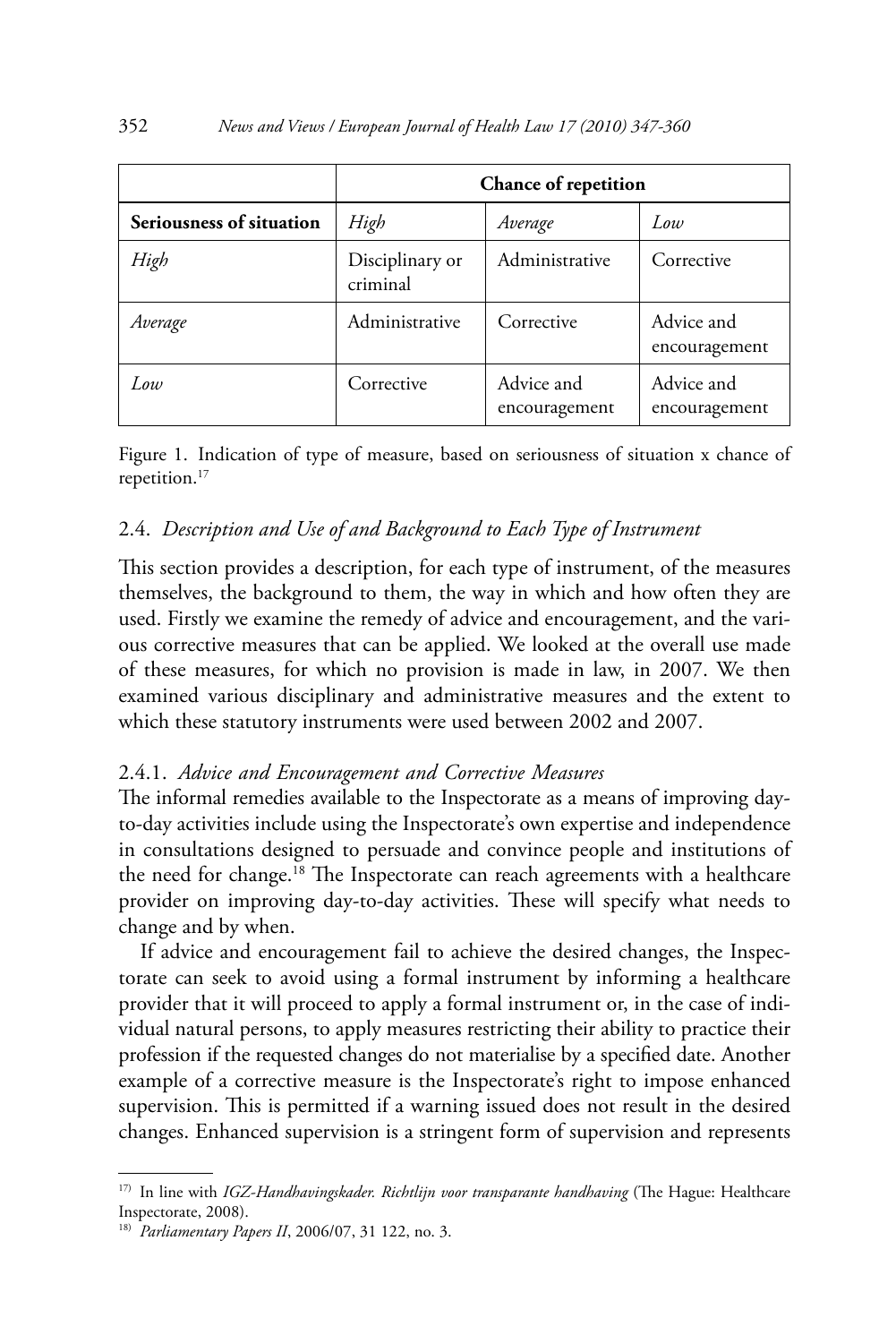a final opportunity for healthcare providers to remedy problems within a short period of time, based on an improvement plan. Imposition of enhanced supervision is made public. $19$ 

Analysing the reports from 2007 provided an indication of the extent to which informal measures are used. This is because most reports result in these measures, for which no provision is made in law, being applied. The Inspectorate investigated over half of the incoming reports received (2544/4585; 55%) because they involved actual or suspected structural shortcomings in care, sometimes resulting in serious injuries or death. Other categories of incoming reports related to matters such as suicides and near-incidents, but also to signals and complaints without any structural significance and not involving any serious injuries or death.

In 2007 advice and encouragement were given in over 1500 cases. These cases resulted from the over 4500 incoming reports received by the Inspectorate. Institutions and professional practitioners were given advice on, for example, preparing an improvement plan (on 136 occasions), amending quality control systems (on 222 occasions), on organisational (332 occasions) or personnel (120 occasions) measures and on other measures (481 occasions). On 127 occasions citizens were advised to submit their complaint to a complaints committee. In more cases (over 2200), no advice or encouragement by the Inspectorate was needed. Instead, the professional practitioners or institution themselves initiated improvements in response to the report.

The total number of corrective measures applied is difficult to quantify, not only because until recently agreements restricting the ability to practise a profession were not recorded centrally, but also because no information is recorded on when advice to implement an improvement measure is replaced by a requirement to implement the specific measure because of the advice not being followed up. Enhanced supervision was imposed on six occasions in 2007. Based on an estimation by the Inspectorate, agreements restricting the ability to practise a profession are made on between ten and twenty occasions a year. An examination of questionnaires shows that almost a quarter of the inspectors (25) were involved in such agreements with institutions or professional practitioners during the past year. Of these cases, a total of five involved varying degrees of restrictive agreements (supervision, therapy or a ban), while the others involved applying measures designed to improve a situation rather than imposing professional practice restrictions.<sup>20</sup>

### 2.4.2. *Submitting Disciplinary Complaints*

The provisions governing statutory disciplinary proceedings can be found in the Individual Healthcare Professions Act. This legislation is in the public interest

<sup>19)</sup> See *supra* note 4.

<sup>20)</sup> See *supra* note 7.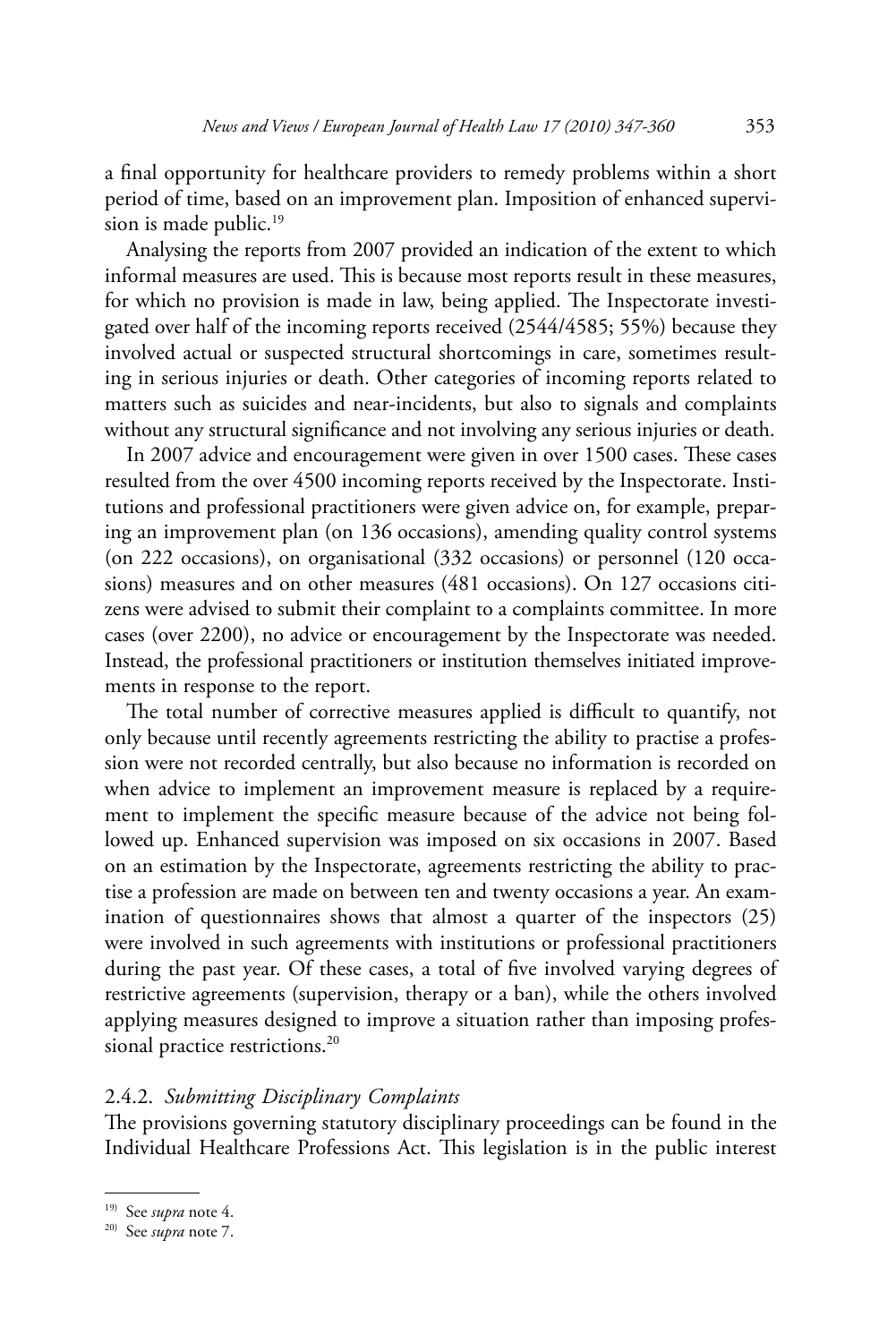and designed to ensure the professions covered are practised with due care and expertise. Its primary purpose is to monitor and promote quality. On the one hand it provides the opportunity to impose disciplinary measures, while on the other hand also allowing professional standards to be developed and made explicit.<sup>21</sup>

In the event of acting against the disciplinary norms the Inspectorate alongside other complainants, incidentally — is authorised to bring disciplinary proceedings against individual natural persons practising in eight professions.<sup>22, 23</sup> The Inspectorate may ask the disciplinary court to handle a case urgently, while the court can also impose provisional measures on the specific practitioner. The Inspectorate is authorised to appeal against the disciplinary court's ruling. Similarly, providing this is in the public interest, it can also lodge appeals in cases to which it was not in first instance a party.

The disciplinary court can impose the following measures: firstly a formal warning and reprimand. A warning constitutes a professional rebuke, while a reprimand also contains elements of reproach and blame. In the event of more serious misconduct, practitioners may be fined up to  $\epsilon$ 4500, have their registration suspended (or conditionally suspended) for up to a year, have their authority to practise be partially revoked or be permanently removed from the register.

Between 2002 and 2007 regional disciplinary boards handled a total of 117 disciplinary proceedings initiated by the Inspectorate. That means an average of twenty a year, over half of which (58%) involved doctors. Those subject to these proceedings were primarily medical specialists (27%) and general practitioners (15%). Other medical practitioners appearing relatively frequently before disciplinary courts were nurses (21%) and dentists (8%). Around two thirds (65%) of the complaints handled by the Inspectorate were related to accusations of 'insufficient care' or 'incorrect treatment or diagnosis', while 'inappropriate behaviour' also occurred relatively often (19%).

In many (84%) of the cases, the disciplinary court found the complaint to be well-founded, with the principal measures imposed being admonitions, warnings and suspensions (23%, 21% and 21% respectively of all rulings). In around 10% of rulings, registrations were revoked. The Inspectorate appealed against rulings in 17 of the 117 cases, and in over half of these cases (10 of the 17), the appeal resulted in measures or more stringent measures being imposed.

<sup>&</sup>lt;sup>21)</sup> J. Lucieer, *Inzicht in het Staatstoezicht op de Geestelijke Gezondheidszorg 1841-2005* (Nijmegen: WLP, 2005).

<sup>&</sup>lt;sup>22)</sup> The professions are doctor, dentist, pharmacist, health care psychologist, psychotherapist, physiotherapist, midwife and nurse.

<sup>&</sup>lt;sup>23)</sup> Professional practitioners can firstly be subject to disciplinary proceedings in the event of acts or omissions violating the duty of care that they are required to observe, while also being subject to such proceedings in the event of any other act or omission contravening the interests of the proper provision of individual healthcare.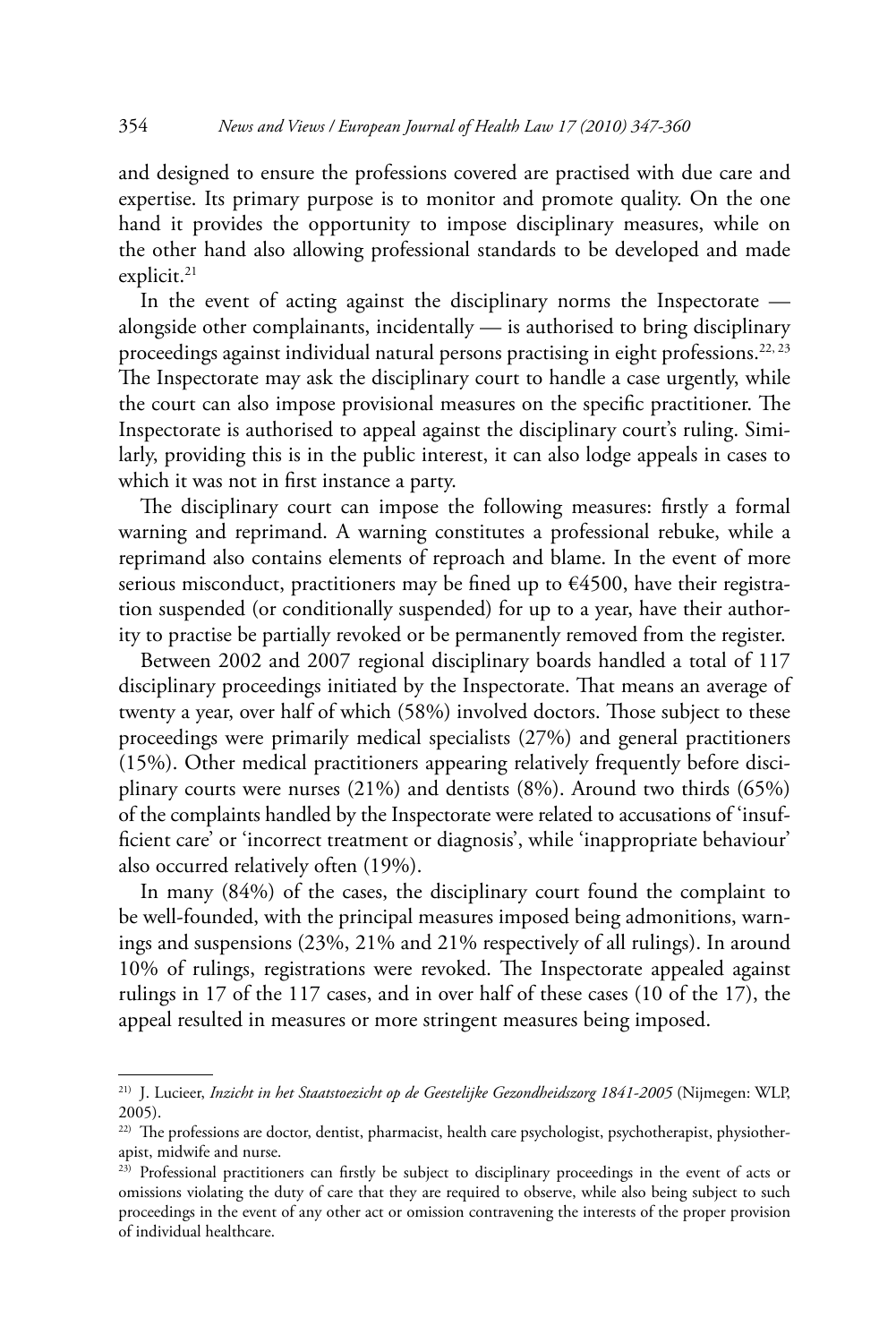#### 2.4.3. *Referral to the Medical Supervision Board*

The purpose of the Medical Supervision Board is to assess whether a practitioner is fit to practise. The Inspectorate has exclusive powers to make written referrals to the Medical Supervision Board in respect of the eight professions specified earlier. Referrals may be triggered by a practitioner's mental or physical health, alcohol abuse or abuse of any substances referred to in Articles 2 and 3 (exhaustive list) of the Opium Act [*Opiumwet*]. The measures that the Council can impose include ordering practitioners to comply with special conditions, partially revoking practitioners' entitlement to practise or their removal from the register maintained pursuant to the Individual Healthcare Professions Act.<sup>24</sup>

Between 2002 and 2007 the Medical Supervision Board issued ten rulings in response to referrals by the Inspectorate. On three occasions, the practitioners' names were removed from the register, while in three cases the rulings subjected the individuals to compliance with special conditions. In the other cases, the referrals were dismissed as unfounded after the case had been heard (3x) or withdrawn. The rulings involved eight doctors, one dentist and one nurse. The referrals related to substances covered by the Opium Act  $(4x)$ , alcohol abuse  $(2x)$  or mental fitness to practise  $(2x)$ . In two cases the referral related to other issues.

#### 2.4.4. *Compliance Order under the Individual Healthcare Professions Act*

The Individual Healthcare Professions Act allows the Inspectorate to serve a written compliance order on people in any of the eight professions specified earlier, as well as on those practising a profession for which training is governed by or approved under the Act, such as pharmacists' assistants, dental hygienists and occupational therapists. This right applies to practitioners not working within an institution, but independently and who do not meet the duty of care. In other words, those failing to provide care of a good level, in an effective and patientoriented manner and in line with the real needs of the patient.<sup>25</sup> How the concept of the duty of care is interpreted is up to the healthcare providers themselves, although there are various reference points to guide them. Practitioners must comply with the order within the period specified. In the event of the order being contravened, the Minister of Health, Welfare and Sport can use administrative enforcement or impose an incremental penalty.

Between 2002 and 2007 the Inspectorate imposed compliance orders under the Individual Healthcare Professions Act on eleven occasions. These orders were served on six general practitioners and three dentists because of failure to operate satisfactory locum arrangements (3x), abuse of substances covered by the Opium Act (2x), alcohol abuse (1x), irresponsible provision of care as a result of action contravening the law (1x), unauthorised use of a protected title (1x) and a refusal

<sup>24)</sup> *Parliamentary Papers II*, 1985/86, 19 522, no. 3, p. 82.

<sup>25)</sup> Article 2, Care Institutions Quality Act.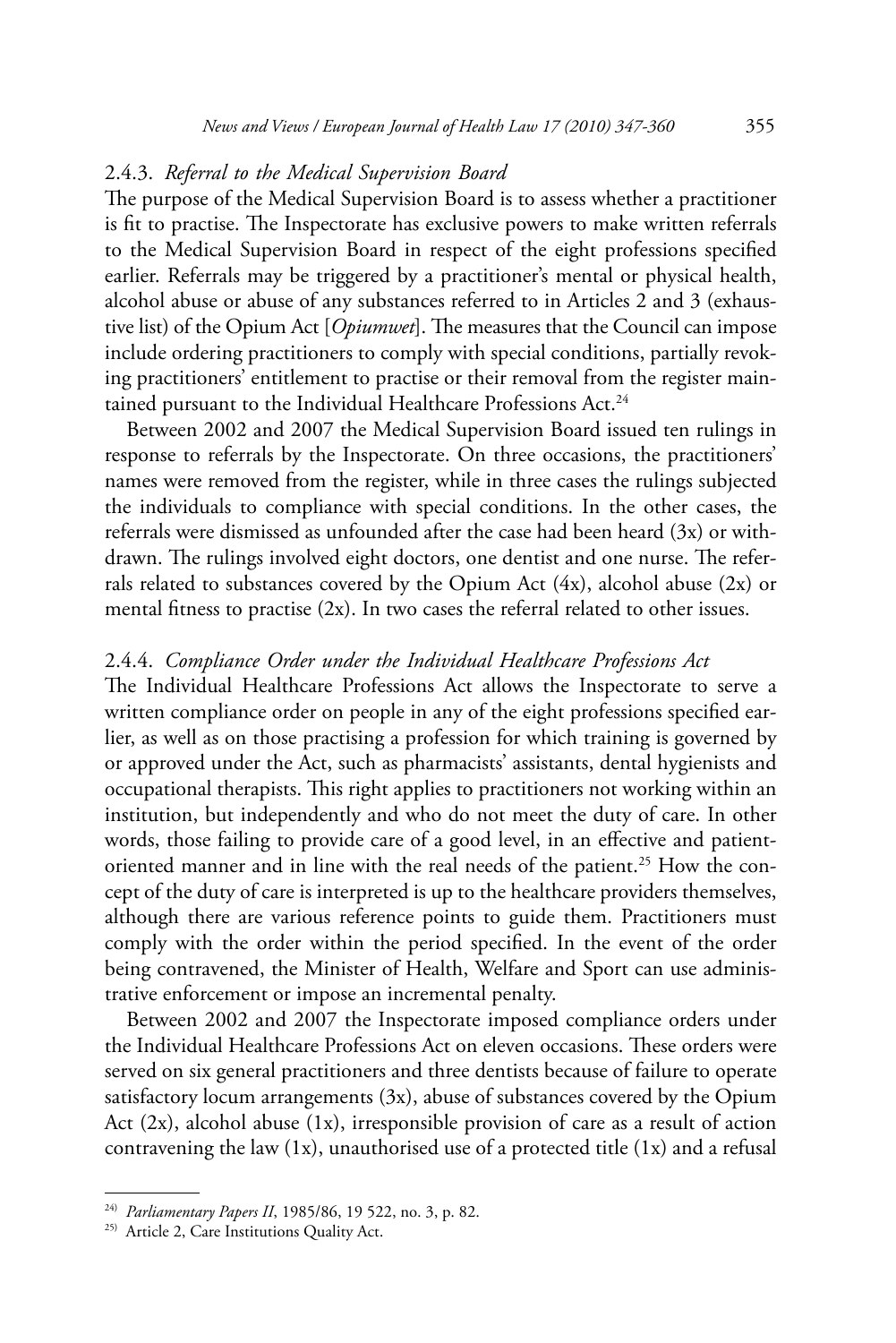to be vaccinated against hepatitis B (1x). Under the compliance orders, those concerned were required to discontinue their practice or cease practising their profession (4x) or to make locum arrangements, subject to an incremental penalty  $(3x)$  or were banned from using the title of general practitioner  $(1x)$ . In three cases, Medical Supervision Board proceedings were instigated at the same time as the compliance order or later, while in two cases a disciplinary complaint was filed at the same time as the compliance order. On three occasions, the proceedings resulted in a practitioner being removed from the register.

## 2.4.5. *Advice/request for Instructions and Compliance Order under Care Institutions Quality Act ('Quality Act')*

The Care Institutions Quality Act [*Kwaliteitswet*] allows the Inspectorate to take action against institutions failing to meet their duty of care. The Inspectorate can advise the Minister of Health, Welfare and Sport to issue written instructions specifying the ways in which the provider fails to comply with the duty of care, as well as listing the measures to be taken and the period within which these have to be implemented.<sup>26</sup>

If the matter is urgent, the Inspectorate itself can also even serve a written compliance order on a healthcare institution. Such an order can be issued for a maximum of seven days and can be extended by the minister if this is required in order to achieve the objective of the order and the extension follows immediately after the initial compliance order issued by the Inspectorate.<sup>27</sup> If the healthcare institution contravenes the compliance order or the instructions served under the Quality Act, the Minister of Health, Welfare and Sport can proceed to administrative enforcement by, for example, closing all or part of the institution or imposing an incremental penalty.

At the recommendation of the Inspectorate, the Minister imposed a total of seven written instructions on six institutions in the period 2002-2007. Three of these were in respect of four mental healthcare institutions (one of these was a joint venture between two institutions), while three related to a single hospital and one to an ambulance service. The reasons for these instructions were administrative problems (4x) and failure to provide the required quality of care (1x). In two cases, the reasons for and contents of the instructions could not be established because the file had been mislaid within the Inspectorate.

Between 2002 and 2007 the Inspectorate made use of its authorisation to impose compliance orders under the Quality Act on six occasions, involving five institutions. These orders were served on three hospitals and two private clinics. One hospital was served with two orders, after three earlier instructions had

<sup>26)</sup> Article 7, Care Institutions Quality Act.

<sup>27)</sup> *The Care Institutions Quality Act. Procedure bevel, aanwijzing en bestuurdwang* (The Hague: Ministry of Health, Welfare and Sport, 2002).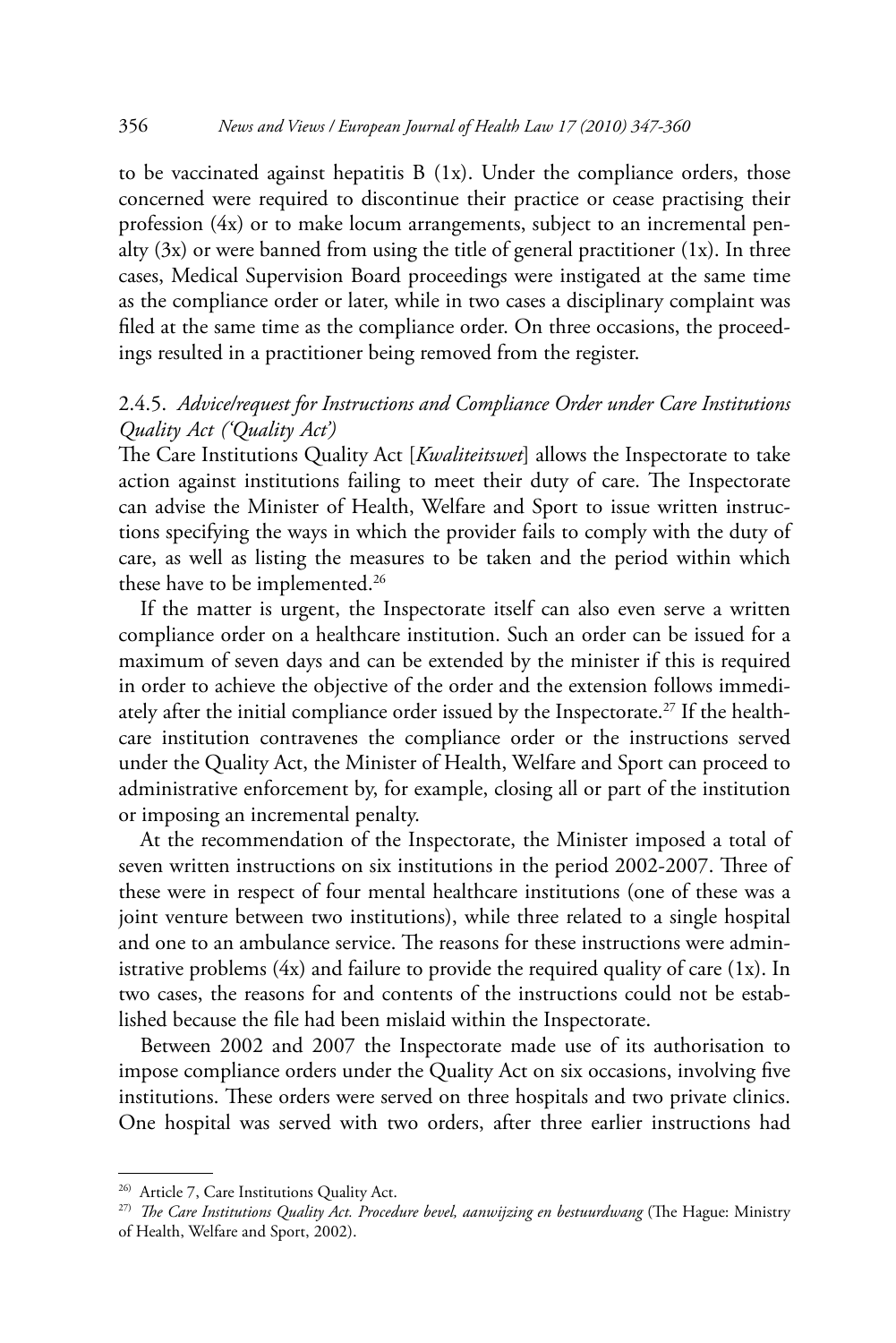failed to produce the desired effect. In the cases of the private clinics, conditions on the work floor were essentially not such that a responsible level of care could be assured, while the reasons for the orders served on the hospitals related to internal conflicts, insufficient coordination or administrative problems. The compliance orders resulted in the closure of all or part of the institution  $(3x)$ , imposition of an admissions ban  $(2x)$  and a ban on heart operations  $(1x)$ .

# 2.5. *Overview of Use of the Various Instruments*

Table 1 shows the extent to which the Inspectorate used the various regulatory instruments in 2002-2007 and in 2007. The extent to which formal measures were used was limited, certainly in comparison to the numbers of occasions on which informal measures were used. It should be noted, however, that informal measures can be directed against any individual or institution in the healthcare sector, whereas the formal measures can be applied only in respect of individuals in specific professions (a compliance order under the Individual Healthcare Professions Act or rulings by the Medical Supervision Board or a disciplinary tribunal) or in respect of specific healthcare institutions (compliance orders or instructions under the Quality Act).

## **3. Conclusion**

In practice the Inspectorate does not use the formal instruments at its disposal very often. For many years it has operated on the principle of a 'soft approach where possible and a hard approach where necessary,<sup>28</sup> largely relying on

| <b>Measure</b>                                                  | 2002-2007 | 2007             |
|-----------------------------------------------------------------|-----------|------------------|
| Rulings by disciplinary tribunal of the first<br>instance       | 117       |                  |
| Rulings by Medical Supervision Board                            | 10        |                  |
| Compliance order under Individual Healthcare<br>Professions Act | 11        |                  |
| Compliance order under Quality Act                              | 6         |                  |
| Instructions under Quality Act*<br>Informal measures            | Not known | <b>Over 1500</b> |

**Table 1. Inspectorate's use of regulatory instruments in 2002-2007 and 2007**

\* Minister of Health, Welfare and Sport is authorised to refer, at the Inspectorate's request.

<sup>28)</sup> See *supra* note 5.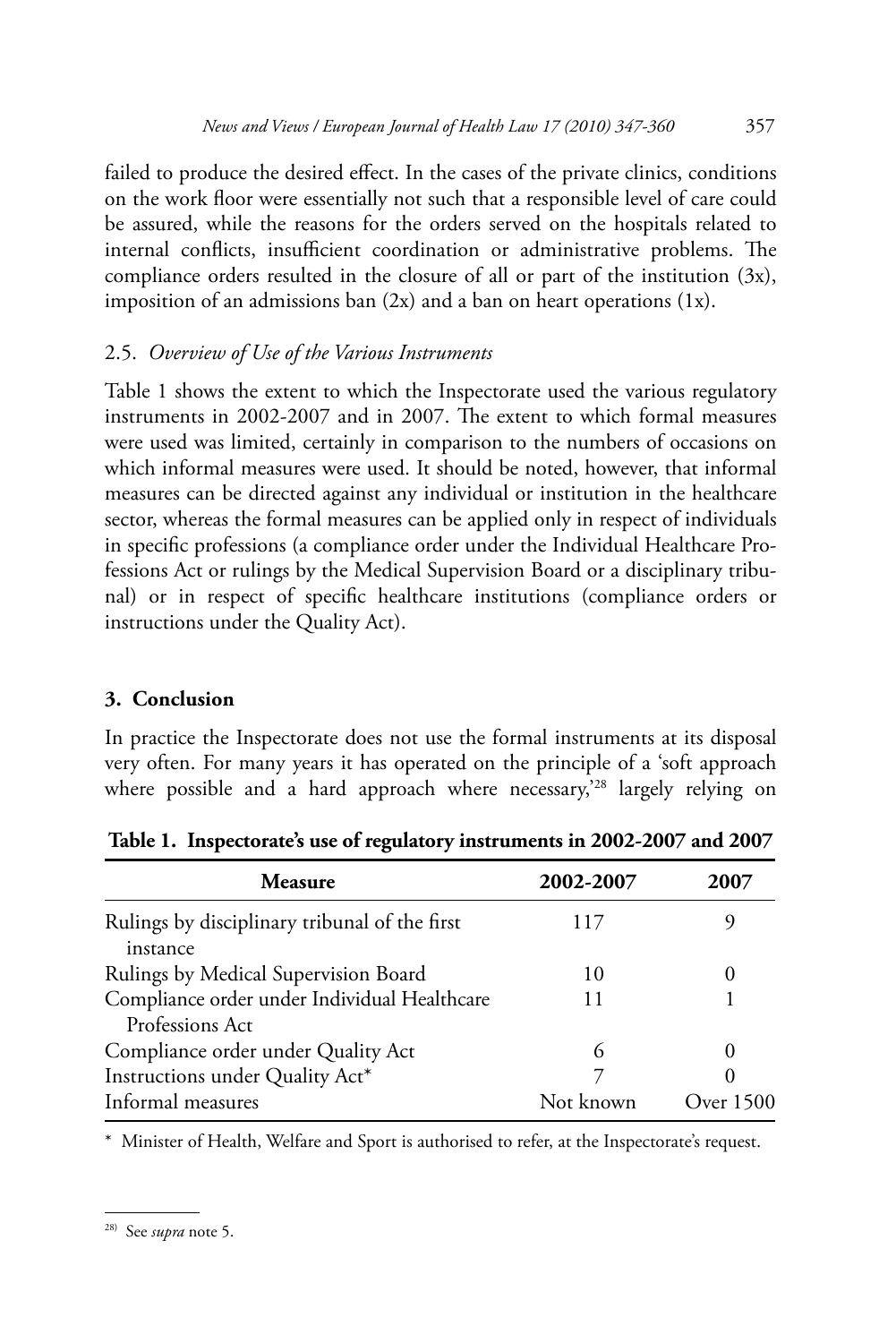authority and trust. Much of the Inspectorate's work consists of consultations and giving encouragement and advice. If its supervisory activities identify problems with only limited consequences, the Inspectorate will contact the healthcare institutions or professional practitioners and use the various informal measures at its disposal. In this way it can often avoid having to impose administrative sanctions or the need for disciplinary or criminal proceedings.

In 2007, the over 4500 incoming reports received by the Inspectorate resulted in more than 1500 informal reactions. A special category within the informal measures is the ability to agree restrictions on the right to practise a profession as this gives rise to certain legal questions. The advantage of such agreements is that they can be established within a relatively short period of time and that the Inspectorate itself can determine what the agreements contain. The disadvantages are that only the Inspectorate and the practitioner in question know of the existence of the agreement, while the agreement provides no opportunities as such to enforce the measure if the practitioner fails to comply and, in the case of far-reaching agreements (such as agreements by practitioners to stop working or to remove their names from the medical register), the safeguards in place to protect practitioners' legal position are inadequate.<sup>29</sup>

The Healthcare Inspectorate is certainly not alone in its clear preference for using the informal remedies available to it. Back in 1964 the public administrator Brasz found that regulators chose to use their formal powers in only 10-15% of cases,<sup>30</sup> with a survey among 28 Dutch state inspectorates in the late 1980s confirming this view.<sup>31</sup> Supervisors are not very effective if they seek recourse to formal remedies in significantly more than 10% of cases, as greater use of formal instruments does not result in better supervision.<sup>32, 33</sup> Formal remedies and repressive action are time-consuming and can result in undesired side effects, such as creating mistrust among professionals and frustrating the process of selfregulation. They can also lead to healthcare providers becoming reticent in their dealings with the Inspectorate and to information provided to the Inspectorate being distorted.

The Inspectorate sees repressive intervention, involving formal instruments, as ultimum remedium. Much of the supervision performed in the Netherlands, also in sectors other than the healthcare sector, is based on phased, proportional use of informal and formal remedies, with the formal instruments primarily

<sup>29)</sup> J. Legemaate, F.A.G. Hout, B.J.M. Frederiks, P.B.M. Robben, 'Het maken van beroepsbeperkende afspraken door de inspectie', (1) *Tijdschrift voor Gezondheidsrecht* (2010) 17-23.

<sup>30)</sup> H.A. Brazs, *Toezicht op gemeentebesturen. Serie bestuurskundige bouwstenen, no. 1 ed.* (Alphen aan den Rijn: N. Samson NV, 1964).

<sup>&</sup>lt;sup>31)</sup> Report by the Netherlands Court of Audit on 1989. The Hague: Lower House of Parliament, session year 1989-1990, 21 481, nos. 1-2; 1990.

<sup>32)</sup> J. Braithwaite, T. Makkai, V. Braithwaite, *Regulating Aged Care. Ritualism and the New Pyramid* (Cheltenham: Edward Elgar, 2007).

<sup>33)</sup> J. de Ridder, *Een goede raad voor toezicht.* Oration (The Hague: Boom Juridische Uitgevers, 2004).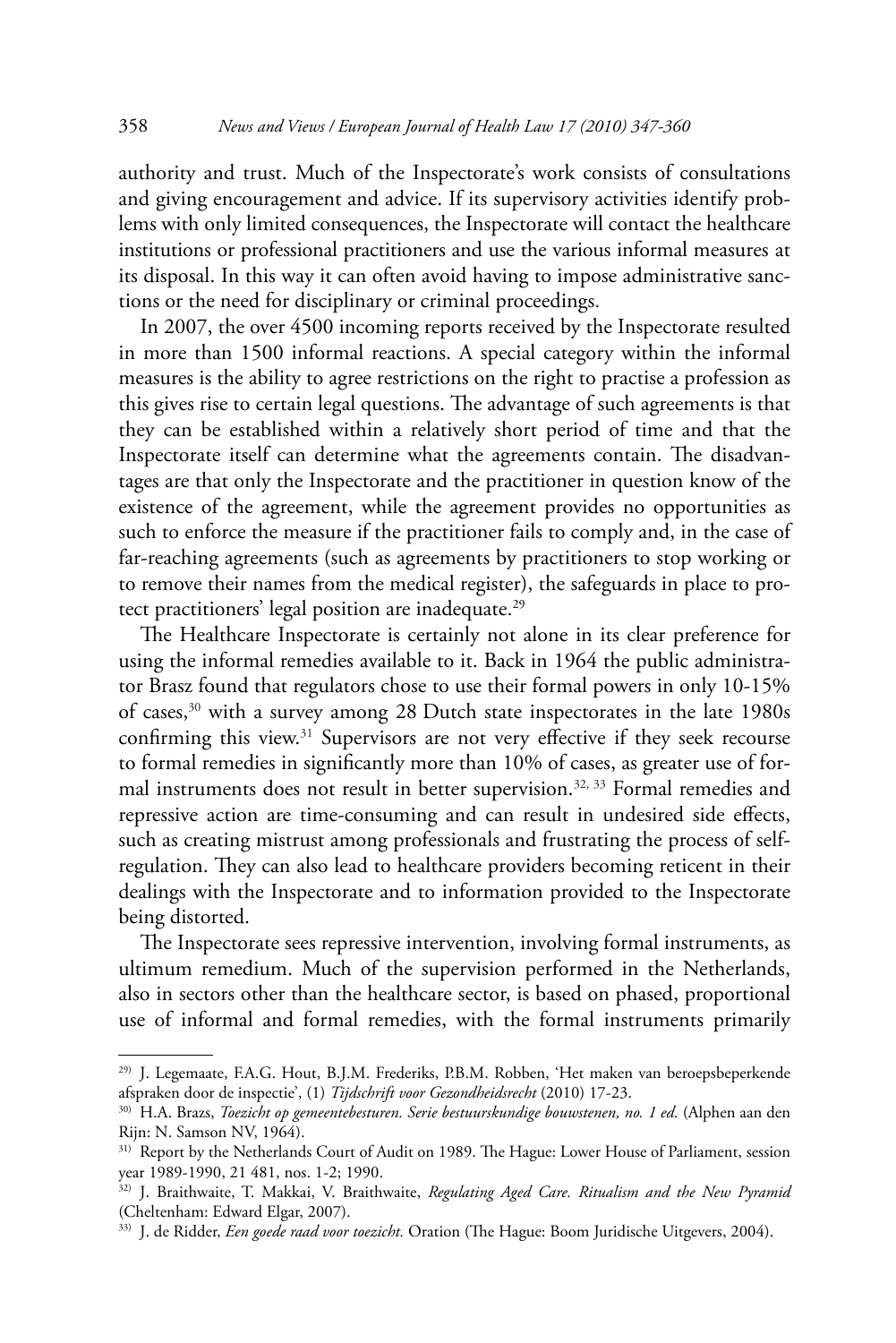being viewed as the stick in a 'carrot and stick approach'. It is certainly not always necessary to apply a formal remedy. Indeed, in its 2007 annual report, the Inspectorate stated that it was also able to achieve its objectives by persuading, prevailing on and reaching agreements with parties rather than by seeking recourse to disciplinary action. It also stated that handling a disciplinary complaint was labour-intensive and an activity for which the Inspectorate had insufficient capacity.<sup>34</sup>

From the second half of the 1990s onwards both the political world and the general public started expecting the Inspectorate to respond more stringently to cases of sub-standard care and serious events in the sector.<sup>35</sup> Institutions and professionals meanwhile often see the regulator as being too severe and too quick to seek recourse to formal remedies, with the result that they respond defensively and see supervision as an administrative burden. This means the Inspectorate has to navigate a course between these two opposing interests, and a tendency for the Inspectorate to make more explicit and more frequent use of formal instruments is now being seen.<sup>36</sup>

The increased transparency of supervision and the greater use now being made of formal remedies also mean institutions and professionals demanding more in terms of equality before the law and legal certainty. Although the Inspectorate's earlier argument that it has too little capacity will always in practice be an issue, it should not be the factor determining which of the various instruments to apply as accepting lack of capacity as a reason for not taking action will not serve to increase equality before the law and legal certainty and so will undermine confidence in the Inspectorate. The role that the availability of human resources plays in deciding on the use of formal instruments should be made explicit, as well as being documented and communicated to the outside world.

The investigation into the way in which the Inspectorate uses its powers to lodge disciplinary complaints highlighted a number of internal problems. The policy rules, for example, are not generally known within the Inspectorate. Only one quarter of inspectors have experience of submitting disciplinary cases, while the extent of the others' experience is not evenly spread. The reasons for this include differences in the way that decisions are taken on whether to instigate disciplinary proceedings, and these differences mean that, despite various consultations designed to monitor and align positions, decisions are essentially taken individually. In addition, too little use is made of existing experience of applying disciplinary remedies, while case features and backgrounds and the considerations influencing decisions are either not documented or are inadequately

<sup>34)</sup> Annual report 2007 (The Hague: Healthcare Inspectorate, 2008).

<sup>35)</sup> *Ruimte en rekenschap voor zorg en ondersteuning* (The Hague: Ministry of Health, Welfare and Sport, 2009).

<sup>36)</sup> See *supra* note 5.